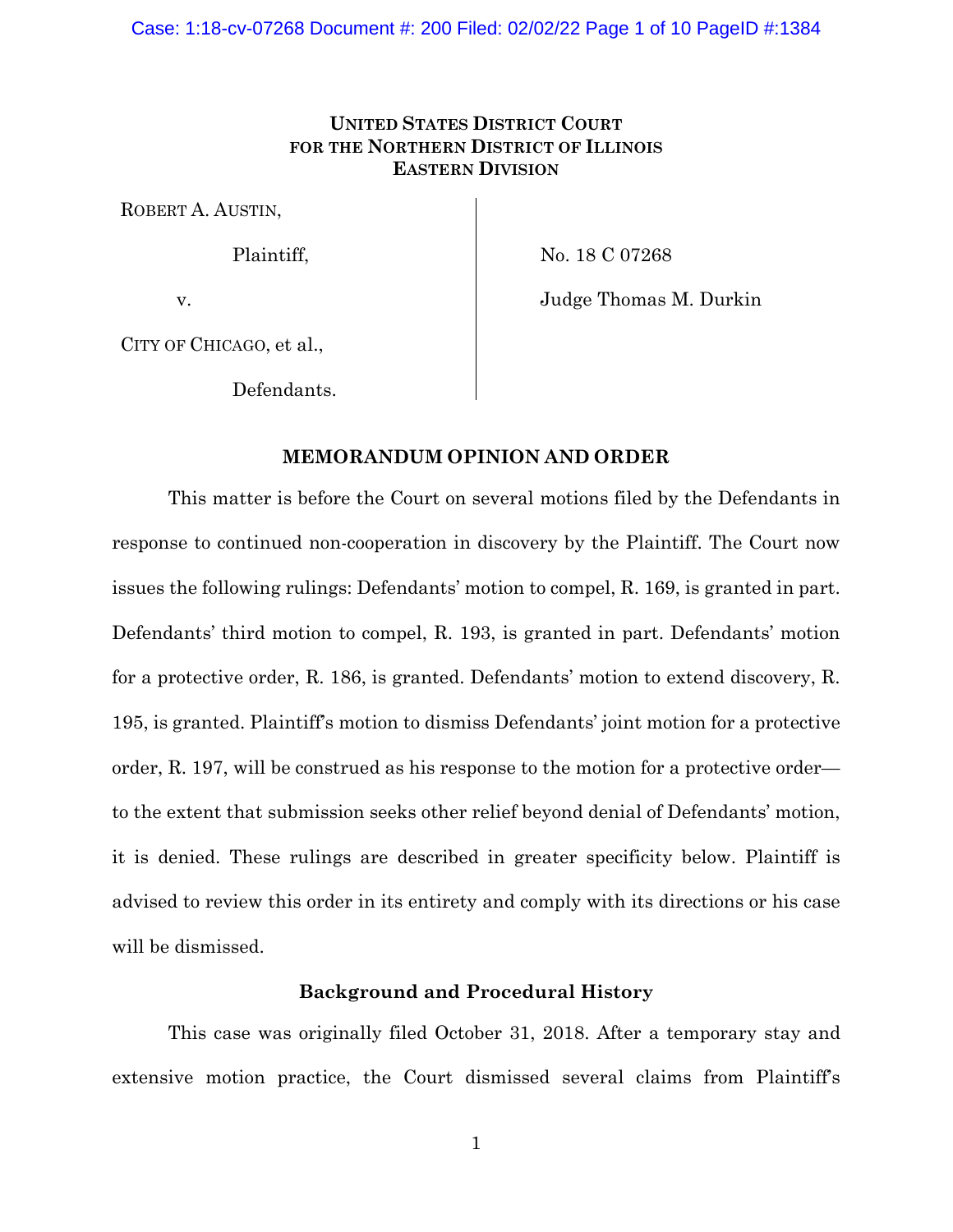complaint. *See* R. 68, 131. Defendants filed an Answer to Plaintiff's § 1983 claims on January 19, 2021, and the Court entered a scheduling order setting a discovery cutoff date of October 4, 2021. R. 134.

On October 1, 2021, Defendants filed a motion to compel, asserting that they had not received any responses to the discovery requests served on Plaintiff on March 3, 2021.1 R. 169. Around that same time, Plaintiff filed a motion seeking an extension of the discovery deadline. R. 171. The Court held a telephonic status hearing on October 29, 2021, in which it extended the discovery cutoff date to January 31, 2022. On that call, Plaintiff indicated that he had previously sent copies of his discovery responses to Defendants, although Defendants professed no record of having received them. The Court ordered Plaintiff to re-send his responses to Defendants' interrogatories and requests for production by November 12, 2021.

On December 15, 2021, the Court held a hearing on Defendants' second motion to compel, R. 181, and Plaintiff's motion to quash the subpoena for deposition, R. 178. Defendants' provided copies of Plaintiff's responses to their interrogatories and requests for production, which consisted entirely of six general objections. The Court granted the motion to compel and ordered Plaintiff to serve new, substantive responses to Defendants' discovery requests by January 3, 2021, or his case would be

<sup>&</sup>lt;sup>1</sup> Defendants had previously served these same discovery requests on February 22, 2019.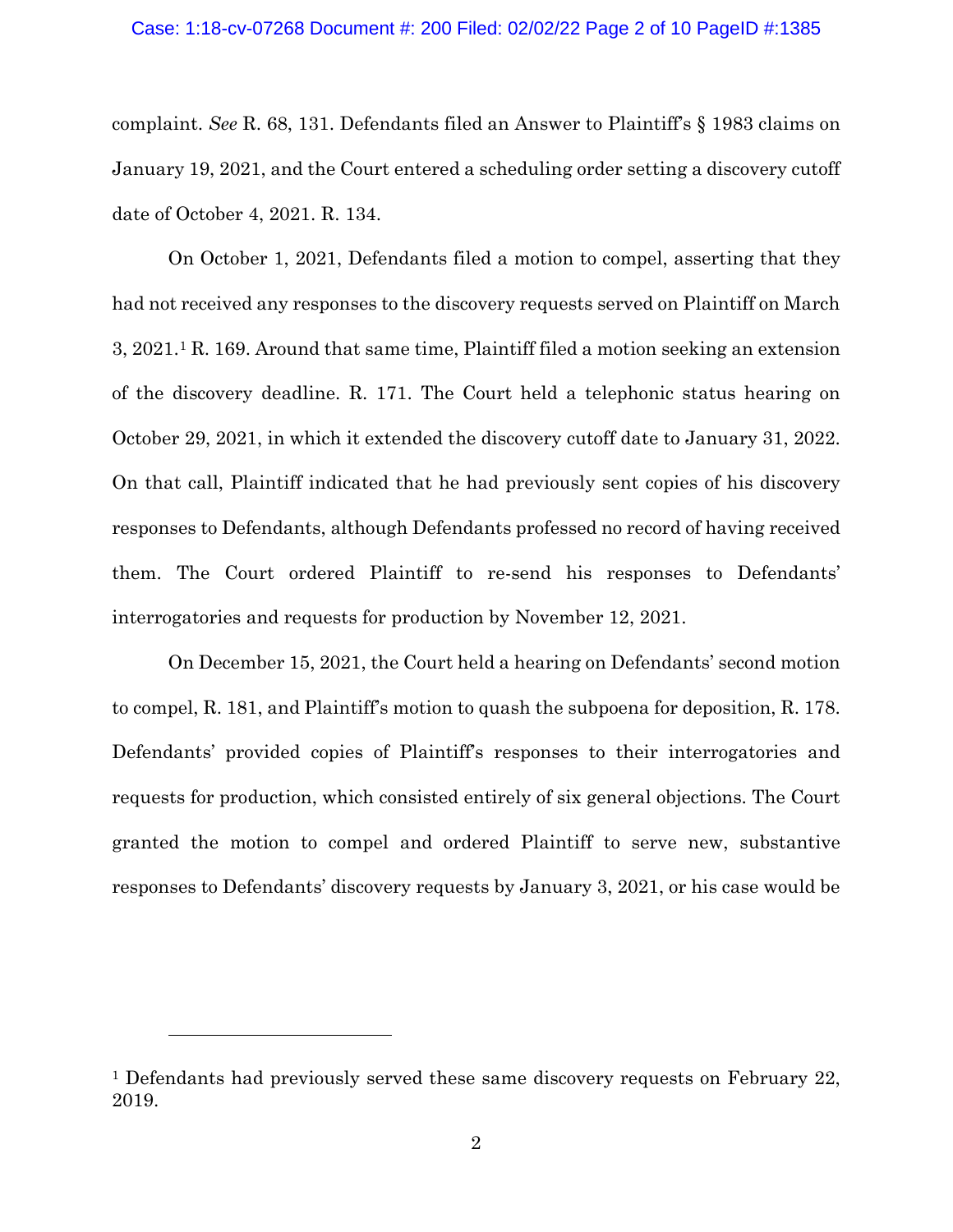#### Case: 1:18-cv-07268 Document #: 200 Filed: 02/02/22 Page 3 of 10 PageID #:1386

dismissed.2 The Court also denied Plaintiff's motion to quash and instructed the parties to confer on a date for a deposition (to take place in the federal courthouse) after receipt of Plaintiff's supplemental responses.

On December 29, 2021, Defendants filed a motion for a protective order pertaining to Plaintiff's first set of Rule 36 requests for admission, which Defendants asserted were improper under Rule 36. R. 186. Then on January 6, 2022, Defendants filed a third motion to compel or dismiss, asserting that Plaintiff's supplemental responses to their interrogatories remained deficient, and that Plaintiff had not provided any supplemental responses to their requests for production. At a telephone conference on January 7, 2022, the Court ordered Plaintiff to respond to both motions by January 28, 2022, or his case would be dismissed. The Court set a new status date of February 23, 2022 and stated that a date for Plaintiff's deposition would be set at that time if the case had not been dismissed. On January 28, Plaintiff filed a submission titled "Motion to dismiss Defendant's joint motion for a protective order," which contained some discussion of the subject matter of Defendants' motion, along with other extraneous material. R. 197.

Finally, on January 31, 2022, Defendants filed a motion for an extension of time to complete discovery. R. 195. The motion noted that while the Court had

<sup>2</sup> The Court excluded two requests from its order, request for production 14 (seeking Plaintiff's tax returns from 2014 to the present) and request for production 15 (seeking Plaintiff's personal journal).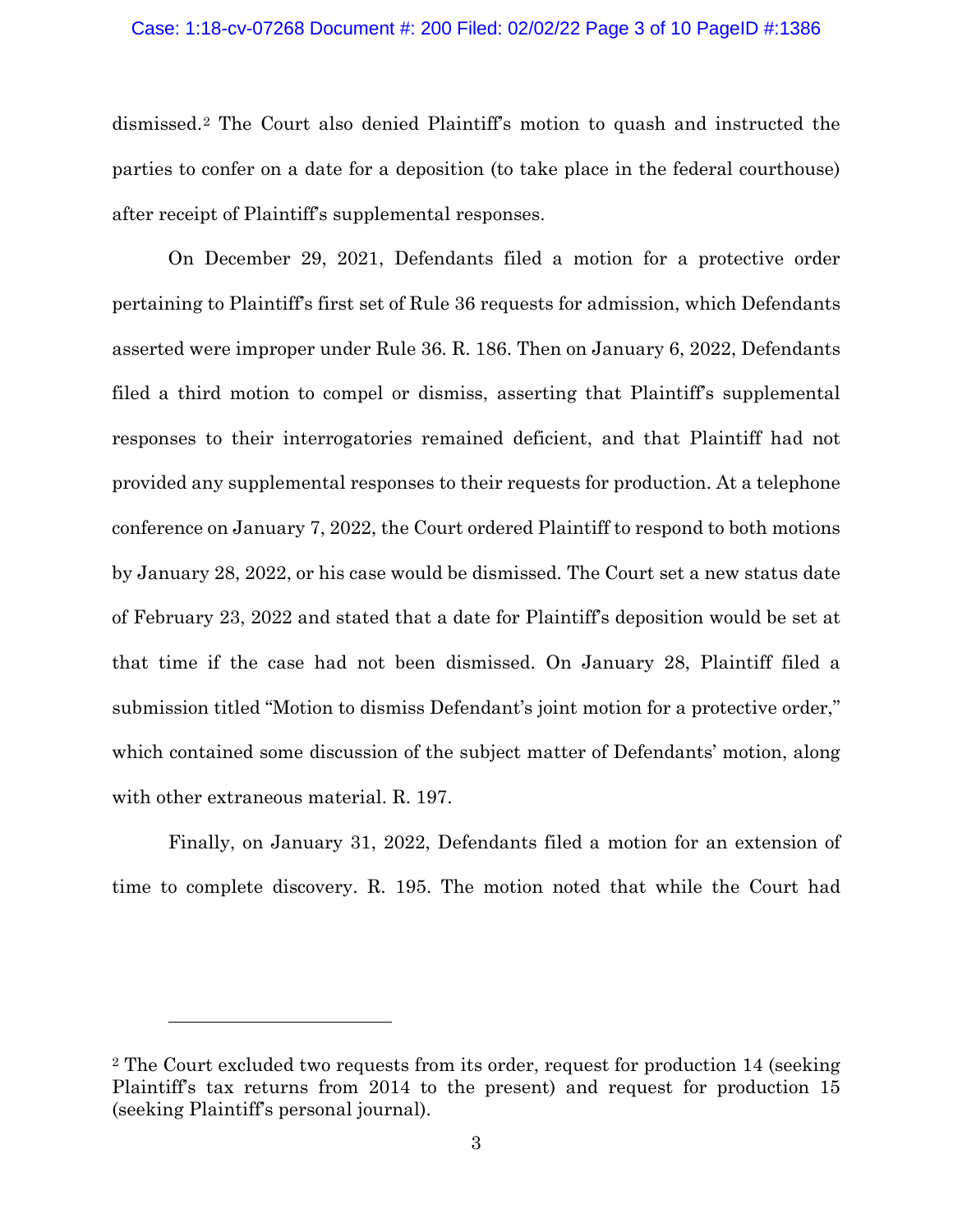impliedly vacated the 1/31/22 discovery cutoff at the January 7 status hearing, that was not reflected in the accompanying minute order.

### **Discussion**

### 1. Defendants' First Motion to Compel (R. 169)

Defendants' original motion to compel asserted that they had not received any responses to the discovery requests served on Plaintiff. The Court previously ordered Plaintiff to respond, and Plaintiff has now done so, albeit to varying degrees of completeness. This motion is therefore largely redundant with the more recent motions concerning Plaintiffs' supplemental responses. Consistent with the remainder of this opinion, to the extent Plaintiff has yet to provide meaningful responses to specific discovery responses, this motion is granted. The remainder of the motion is denied as moot.

# 2. Defendants' Third Motion to Compel (R. 193)

Despite the Court's instruction, Plaintiff did not include any cognizable response to the motion to compel in his January 28 submission. Nonetheless, the Court has reviewed Plaintiff's most recent supplemental discovery responses (submitted with Defendants' motion), and finds that many of them are wholly deficient, and in several instances highly inappropriate. For example, interrogatory #1 sought Plaintiff's name, age, address, last four digits of his social security number, date of birth, and place of birth. Plaintiff's response provided some of the requested information, but also objected to this interrogatory as "abusive discovery tactics" and said it was "Ridiculous as Hell" and "Wasting My MF\* Time!!!" Plaintiff objected to nearly every other interrogatory as "abusive discovery tactics," though he supplied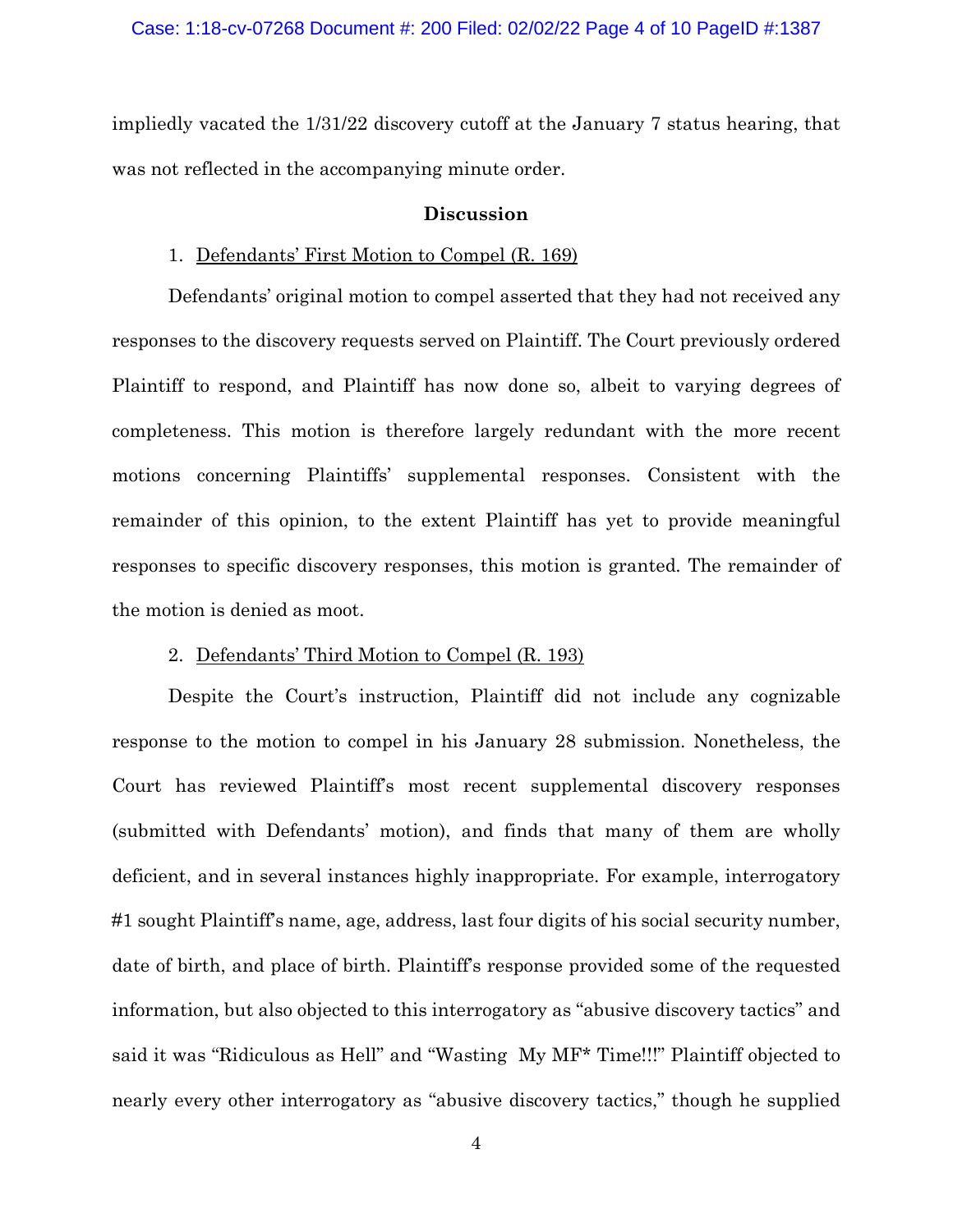### Case: 1:18-cv-07268 Document #: 200 Filed: 02/02/22 Page 5 of 10 PageID #:1388

limited substantive responses (e.g., identifying purported witnesses to his arrest and providing an alleged calculation of certain damages). He also directed Defendants to various filings on the docket which he claimed contained the requested information. His responses to interrogatories 16 through 27 contain no substantive information, only "Objection: Abusive Discovery Tactics, etc." Plaintiff did not submit any supplemental responses to Defendants' requests for production and has not produced any of the requested documents.

Many of Plaintiff's responses are unacceptable. By any measure, the interrogatories Defendants served in this case would be considered routine, comparable to what would be exchanged in any case in this Court. It should go without saying that veiled curses and objections to requests as "ridiculous" are wholly inappropriate. Indeed, there are no grounds for many of Plaintiff's objections, and no indication that any of Defendants' conduct in discovery has been "abusive."

Furthermore, Plaintiff's citation to various filings on the docket in lieu of providing the requested information directly is improper. Rule 33 permits responding parties to specify in detail specific business records from which answers to interrogatories may be ascertained. Fed. R. Civ. P. 33(d). However, the documents Plaintiff has cited to were not produced in the ordinary course of discovery and likely do not constitute "business records." Plaintiff also has not provided specific instructions as to where the information is located in these documents (many of which contain pages of irrelevant information). Citation to records in an interrogatory response is not "a procedural device for avoiding the duty to give information by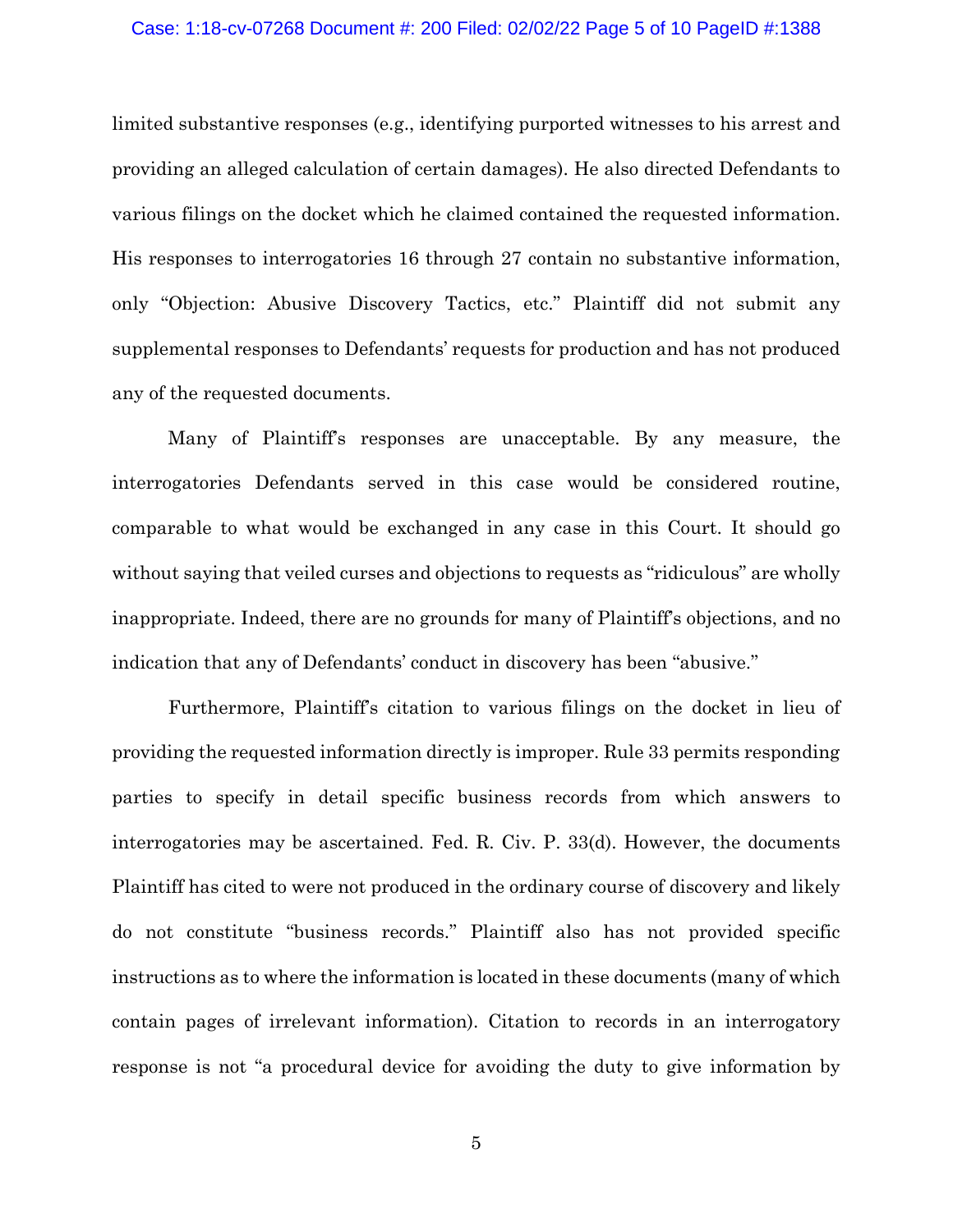### Case: 1:18-cv-07268 Document #: 200 Filed: 02/02/22 Page 6 of 10 PageID #:1389

shifting the obligation to find out whether information is ascertainable from the records which have been tendered." *Budget Rent-A-Car of Mo., Inc. v. Hertz Corp.*, 55 F.R.D. 354, 357 (W.D. Mo. 1972). The interrogatories at issue are sufficiently simple that Plaintiff should be able to provide straightforward answers without resort to unrelated document citations.

Accordingly, Defendants' motion to compel is granted in part as follows: No later than February 23, 2022, Plaintiff is to provide supplemental responses to Defendants' interrogatories and requests for production, including the production of any responsive documents in his possession. Plaintiff's responses must provide the requested information directly to the extent not already provided. Citation to Plaintiff's complaint or "Investigation Reports" will not be accepted. As the Court previously indicated, Plaintiff is not required to produce his tax returns (request for production 14) or his personal journal (request for production 15). If Plaintiff is not in possession of any of the information or documents requested, he should so state. Failure by Plaintiff to provide satisfactory responses by this date will result in dismissal of his case. Likewise, continued objections without proper grounds or inclusion of vulgar, harassing, or inflammatory language in his responses will result in dismissal of his case.

# 3. Defendants' Motion for a Protective Order (R. 186)

Defendants seek a protective order obviating their obligation to respond to the 72 requests for admission Plaintiff served on December 1, 2021. They argue that these requests are largely improper and irrelevant.

6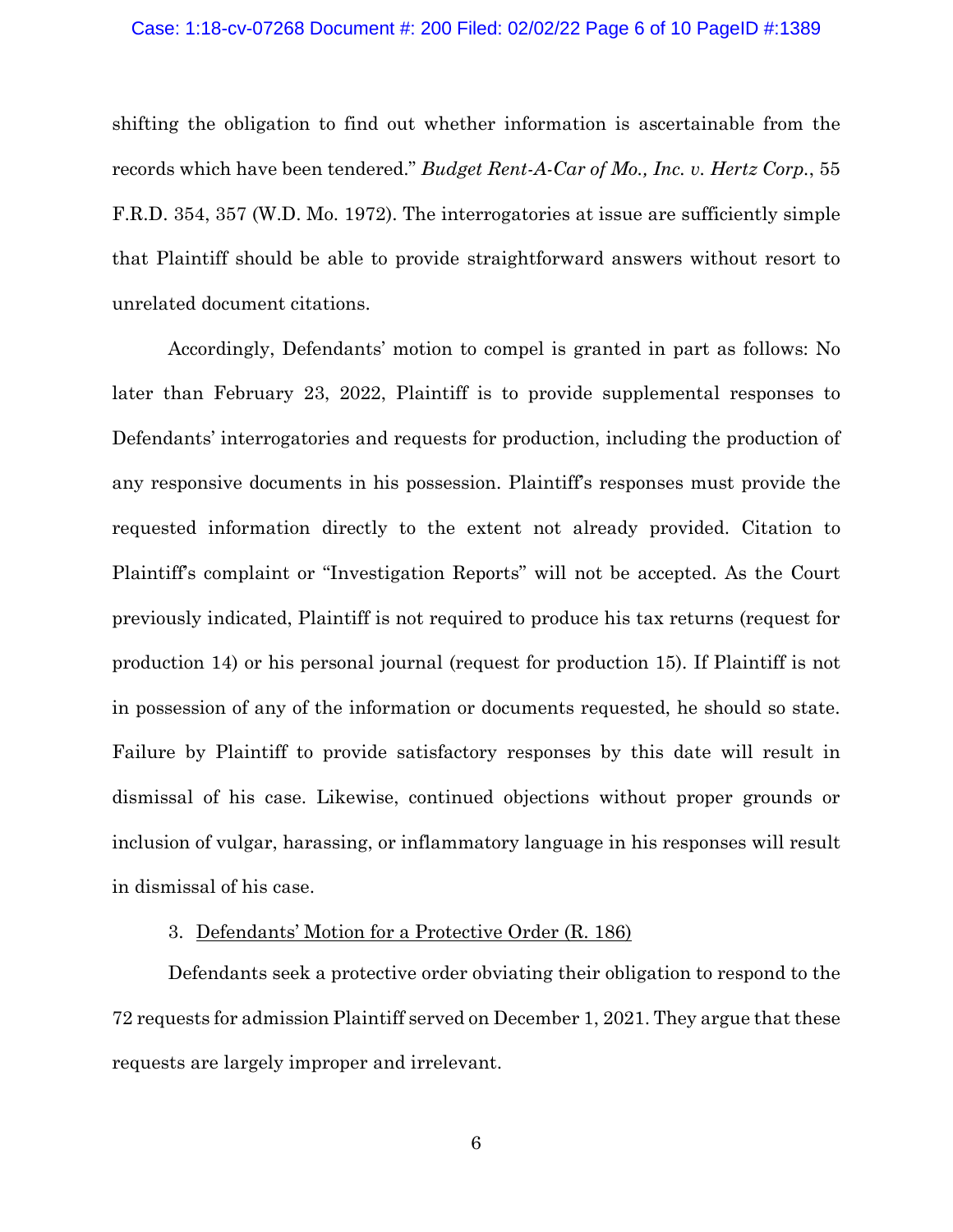#### Case: 1:18-cv-07268 Document #: 200 Filed: 02/02/22 Page 7 of 10 PageID #:1390

The purpose of requests for admission under Rule 36 is to "narrow the issues to be resolved at trial by effectively identifying and eliminating those matters on which the parties agree." *United States v. Kasuboski*, 834 F.2d 1345, 1350 (7th Cir. 1987). They are not intended to be a discovery device for obtaining information. *See SEC v. Nutmeg Grp., LLC*, 285 F.R.D. 403, 405 (N.D. Ill. 2012). The requested admissions must be relevant to the triable issues in the case. *See Burns v. Phillips*, 50 F.R.D. 187, 188 (N.D. Ga. 1970).

The Court construes Plaintiff's motion to dismiss Defendants' motion for a protective order as his response to said motion. The bulk of the response is unrelated to that motion, either repeating material from Plaintiffs' previous filings or reciting unrelated facts that allegedly support Plaintiff's various claims (including those the Court has already dismissed). To the extent Plaintiff seeks additional relief beyond denial of Defendants' motion through his submission, it is denied.

The portions that relate to the motion for a protective order contain few meaningful responses to Defendants' arguments, instead largely accusing them of professional and criminal misconduct. Plaintiff focuses on those requests for admission related to Defendants' acceptance of service of his original complaint, a matter which has already been litigated in this case. *See* R. 21, 131.

Plaintiff's requests are improper. Many of them seek vague admissions as to different aspects of the legal process, such as the application of certain Federal Rules of Civil Procedure or Federal Rules of Evidence. For example, several requests seek admissions as to the application of Federal Rule of Evidence 902 to various documents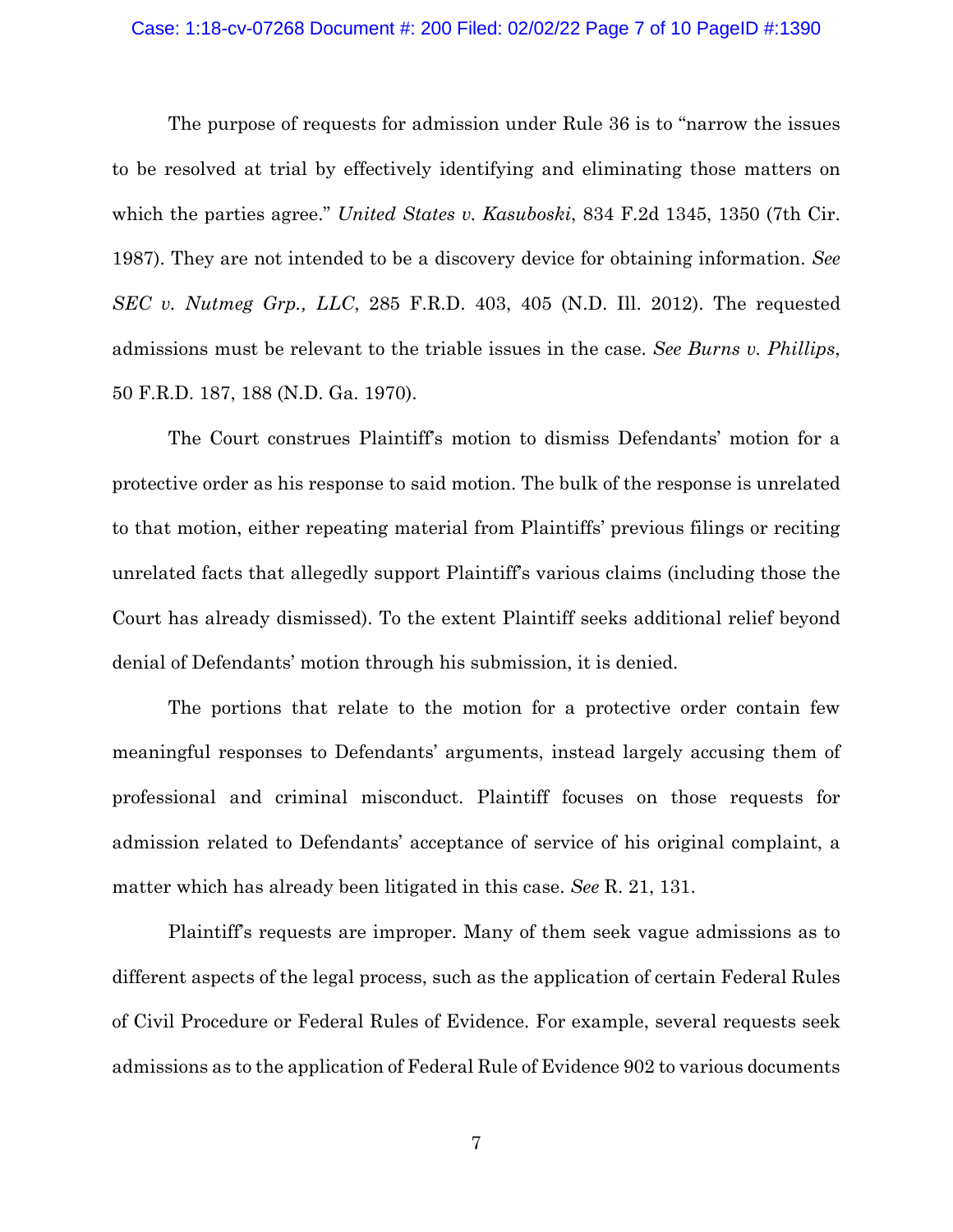#### Case: 1:18-cv-07268 Document #: 200 Filed: 02/02/22 Page 8 of 10 PageID #:1391

Plaintiff has filed in this case. Such requests do not seek to establish uncontested facts for the purposes of trial.

Another category seeks admissions of legal conclusions or are argumentative. For example, request 15 seeks an admission that Plaintiff's original complaint "contained 'sufficient factual matter' for the court to draw Reasonable Inference that the Defendants are Liable for the Misconduct Committed against the Plaintiffs." Request 19 seeks an admission that "the Defendants were Co-Conspirators in the Criminal Offenses committed against the Plaintiffs." Request 72 seeks an admission that "the Defendants Have NO Evidence to Present at Trial to Support any Affirmative Defense; or that Plaintiffs Failed to Mitigate their Damages." These are likewise improper. *See Nutmeg Grp.*, 285 F.R.D. at 405.

To the extent Plaintiff seeks admissions of purely factual matters, they appear to be irrelevant to the issues in this case, which center on Plaintiff's arrest in February of 2018. Requests for admission are limited to matters within the scope of Rule  $26(b)(1)$ . Fed. R. Civ. P.  $36(a)(1)$ . The Court finds that these requests are unrelated to any party's claim or defense and need not be responded to.

Accordingly, Defendants' motion for a protective order is granted, and the Court strikes Plaintiff's first set of requests for admission. Plaintiff may serve new discovery requests, but they must comply with the applicable discovery rules.

### 4. Defendants' Motion for Extension of Time to Complete Discovery (R. 195)

At the time of the Court's January 7, 2022 status hearing, the discovery cutoff in this case was set for January 31, 2022. At that hearing, the Court indicated that a new date for Plaintiff's deposition would be set at a status hearing scheduled for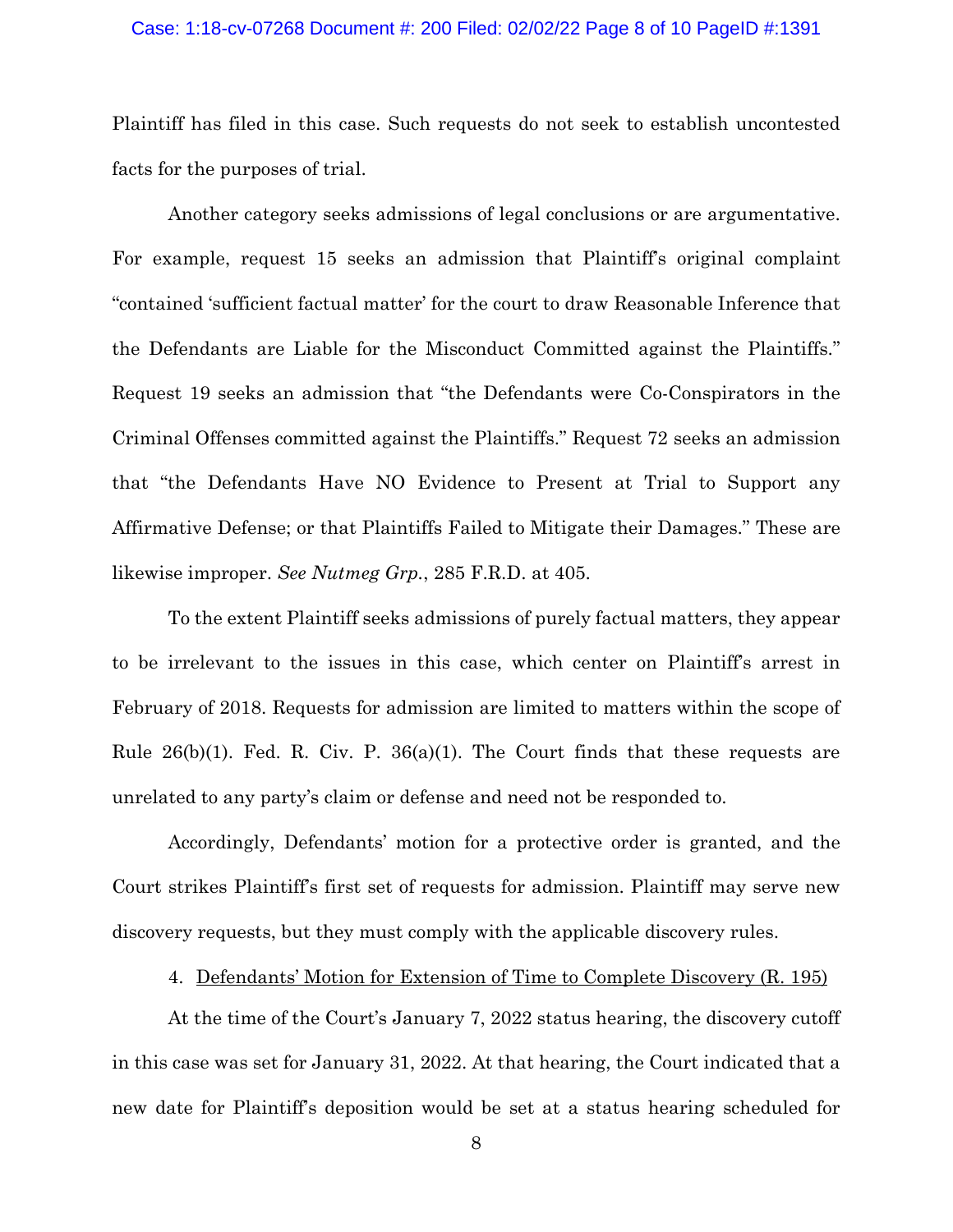February 23, 2022. However, the Court's accompanying minute order was silent as to the general discovery deadline, prompting Defendants to file their motion, since discovery would not be concluded by that date. The Court grants Defendants' motion for an extension and vacates the January 31, 2022 discovery cutoff. A new cutoff date will be set at the February 23 status hearing.

### **Conclusion**

As the Court has repeatedly explained to Plaintiff, the core set of operative facts in this case relates to his February 2018 arrest, which Plaintiff alleges was a violation of his constitutional rights. Those claims that survived prior motions to dismiss all stem from this specific incident, and Plaintiff is strongly advised to focus his attention there. Plaintiff's numerous filings and citations to unrelated information and allegations make it increasingly difficult to advance his remaining claims. While Plaintiff is eager to make his case before a jury, a trial remains a long way off. The first task is completing discovery, which requires Plaintiff's participation and cooperation. Defendants will also have the right to file a motion for summary judgment, and Plaintiff will have the opportunity to respond with whatever facts and arguments he develops through discovery. Continued combativeness and shirking of his responsibilities as a *pro se* litigant will not help his case.

Plaintiff is ordered to comply with his discovery obligations as set out in the foregoing opinion. Failure to comply with this order or with any other applicable discovery rule will result in dismissal of his case. Plaintiff is further warned that his nonappearance at the Court's February 23, 2022 status hearing, or his

9